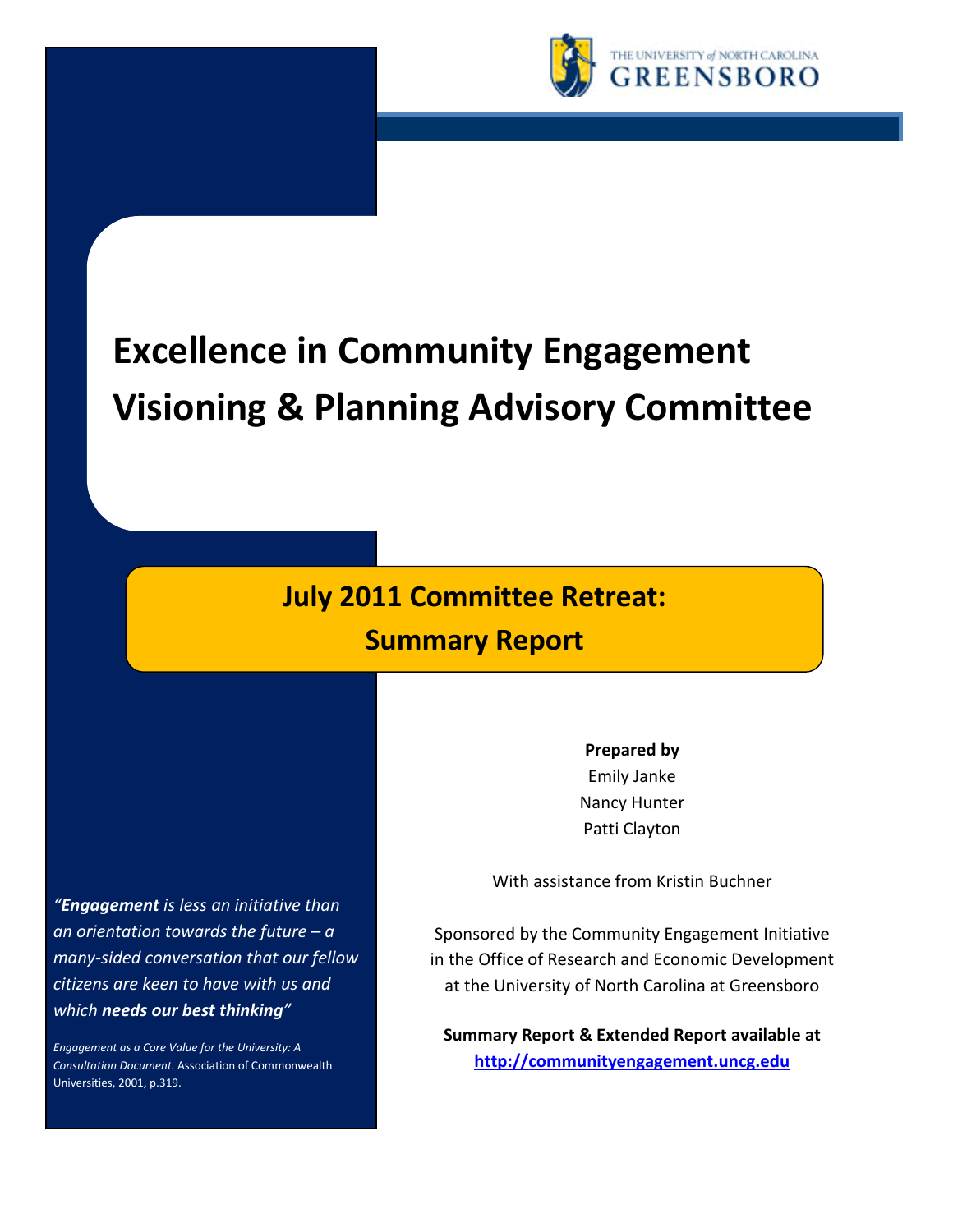## **BACKGROUND**

 $\overline{a}$ 

"Promot(ing) an inclusive culture of engaged scholarship, civic responsibility, and community service (engaged scholarship)" is a core goal identified in the UNCG 2009-2014 Strategic Plan (4.3). Continuing to build on its existing commitment to excellence in community engagement, UNCG has established a Community Engagement Initiative (CEI) in the Office of Research and Economic Development to elevate and operationalize at the institutional level previous work already begun by earlier groups of faculty, staff, administrators, students, and community colleagues. The Initiative has implemented a comprehensive and inclusive visioning and planning process to support excellence in community engagement. Although there is a wide array of areas to be included and addressed in such visioning and planning, the CEI is focused especially on exploring possibilities for university-wide communication systems and infrastructure to enhance the resources, programs, processes, and support needed to sustain reciprocal engagement between UNCG and the broader community for mutual benefit. The CEI contributes to existing efforts in offices and departments campus-wide to incorporate community engagement into faculty scholarship and student learning and development.

Community engagement is defined and described in this process as follows:

*Community engagement* **(sometimes also referred to as** *civic engagement***) is the "collaboration (among) institutions of higher education and their larger communities (local, regional/state, national, global) for the mutually beneficial exchange of knowledge and resources in a context of partnership and reciprocity."<sup>1</sup>**

"**Reciprocity**" is the recognition, respect, and valuing of the knowledge, perspective, and resources that each partner contributes to the collaboration.<sup>1</sup>

Through community engagement, community and university knowledge and resources are brought together to "enrich scholarship, research, and creative activity; enhance curriculum, teaching and learning; prepare educated, engaged citizens; strengthen democratic values and civic responsibility; address critical societal issues; and contribute to the public good."<sup>2</sup> The "community" in community engagement is not defined by sector, such as private or public, for-profit or nonprofit; rather, community is broadly defined to include individuals, groups, and organizations external to campus that use collaborative processes for the purpose of contributing to the public good.<sup>3</sup>

Excerpted from Community Engagement: Terms and Definitions for Promotion and Tenure Guidelines, 2011

In January 2011 the *Excellence in Community Engagement Visioning and Planning Advisory Committee (ECEVPAC)* was established to serve as a learning community that brings a deeply informed and critical perspective to this undertaking. Committee members were selected based on their experience with and commitment to supporting community-university partnerships and collaborations. The work of ECEVPAC consists of regular gatherings in the spring and fall 2011 semesters and a day-long retreat on July 20, 2011, at the office facilities of the Welfare Reform Liaison Project. Participants engaged in facilitated dialogue around the values, goals, strategies, and work priorities of UNCG's Community Engagement initiative. **This report provides a brief summary and analysis of the ideas that emerged during the ECEVPAC retreat**. A longer and more detailed report is available on the Community Engagement Initiative's webpage.

 $1$  Carnegie Foundation for the Advancement of Teaching. (2011). Classification Description: Community Engagement Elective Classification. Retrieved February 17, 2011 from http://classifications.carnegiefoundation.org/descriptions/community\_engagement.php?key=1213.<br><sup>2</sup> Office for Public Engagement at University of Minnesota. (2011). What is public engagement?

http://www.engagement.umn.edu/WhatsPublicEngagement.html.<br><sup>3</sup> Driscoll, A., & Sandmann, L. (2011). *Evaluation Criteria for the Scholarship of Engagement*. Retrieved February 15, 2011 from http://www.scholarshipofengagement.org/evaluation/evaluation\_criteria.html.

http://www.communityengagement.uncg.edu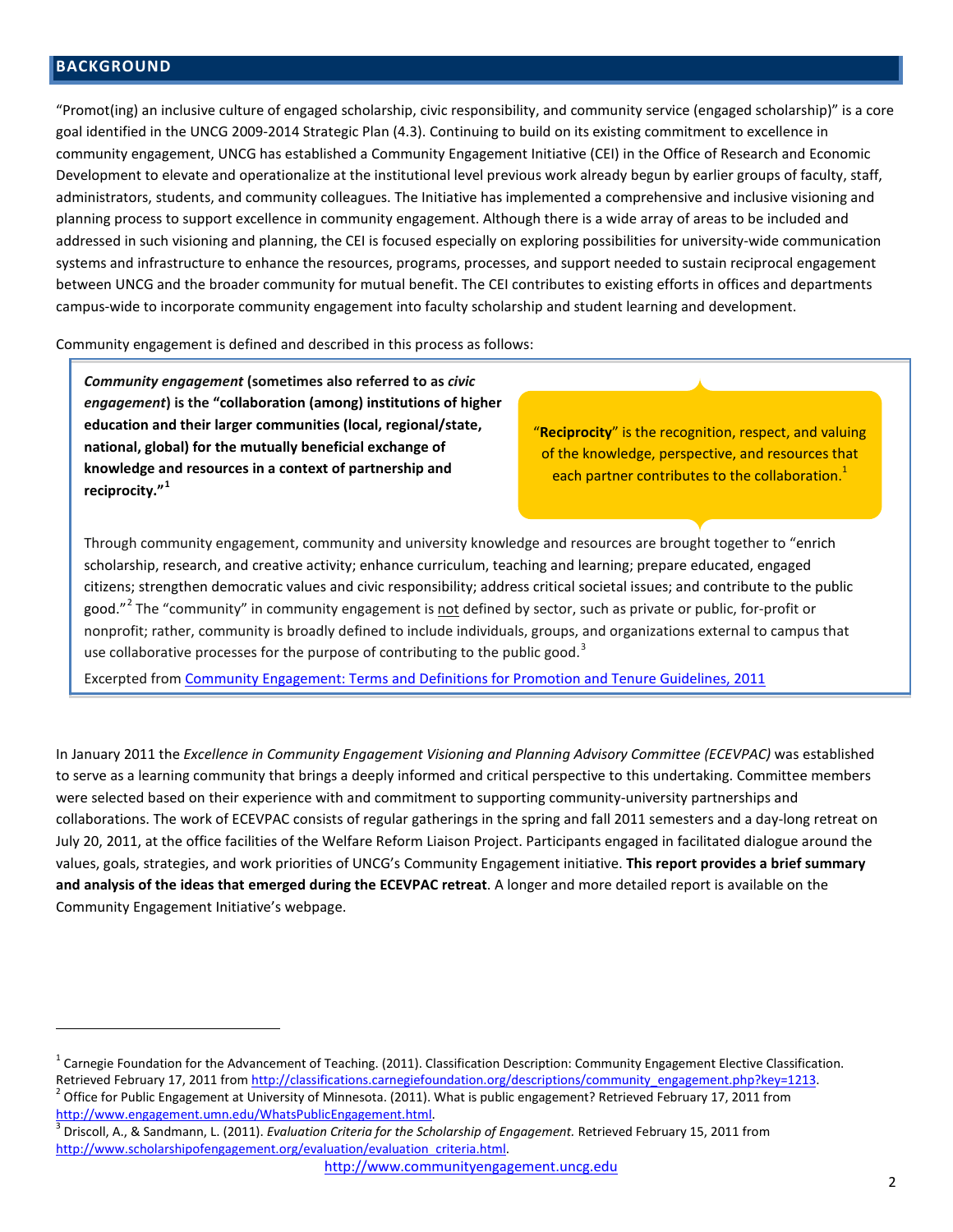# **E-CEVPAC MEMBERS**

\* = not present at the retreat

#### *Retreat facilitators***:**

Brittany Atkinson **Economics** Economics experience and the student graduate student Chelsea Boccardo **Recreation and Parks Management** and Parks Management and Parks Management and Parks Management Kristin Buchner **Example 2018** Public Affairs and the example of the example of the example of the example of the example of the example of the example of the example of the example of the example of the example of the exa Cherry Callahan\* Student Affairs administrator Patti Clayton **PHC Ventures, IUPUI, UNCG** visiting scholar Kathleen Edwards **Educational Leadership and Cultural Foundations** doctoral student Brenda Elliot\* Guilford County Schools community member Colleen Fairbanks\* Teacher Education and Higher Education and Higher Education Susan Feit **National Conference for Community and Justice** community member Cathy Hamilton Office of Leadership and Service-Learning administrator Helen Hebert University Relations administrator Celia Hooper\* Health and Human Sciences administrator Julia Jackson-Newsom University Research Projects, ORED administrator Emily Janke (chair) Special Assistant for Community Engagement, ORED administrator Spoma Jovanovic **Communication Studies Communication Studies Faculty** Laurie Kennedy-Malone Adult/Gerontological Nurse Practitioner Program faculty Ed Kitchen\* The Superson M. Bryan Foundation Community member community member Bonnie Landaverdy\* **Economics** Economics experience that the undergraduate undergraduate Patrick Lee Lucas\* The Interior Architecture and the interior Architecture faculty Jerry McGuire Economic Development, ORED administrator Donna Newton Guilford Nonprofit Consortium community member Chris Payne Center for Youth, Family, & Community Partnerships administrator Diane Picciuto Corporate and Foundation Relations administrator Nell Pynes **International Programs International Programs administrator administrator** Hollie Rose-Galli\* Volunteer Center of Greensboro community member Cathryne Schmitz Conflict and Peace Studies; Social Work faculty Jim Settle\* Student Affairs administrator Terri Shelton Office of Research and Economic Development administrator Stephen Sills\* Sociology faculty Sociology faculty faculty Jim Summey High Point Community Against Violence community member Sheron Sumner\* The Greensboro Urban Ministry Community member community member Anthony Wade City of Greensboro community member Dianne Welsh **Entrepreneurship** Entrepreneurship faculty Bob Wineburg **Social Work Social Work Social Work**  Faculty **faculty** 

Nancy Parks Hunter **NPH Consulting and Consulting and Consulting and Consulting and Consulting and Consulting A** Patti Clayton **PHC Ventures, IUPUI, UNCG** visiting scholar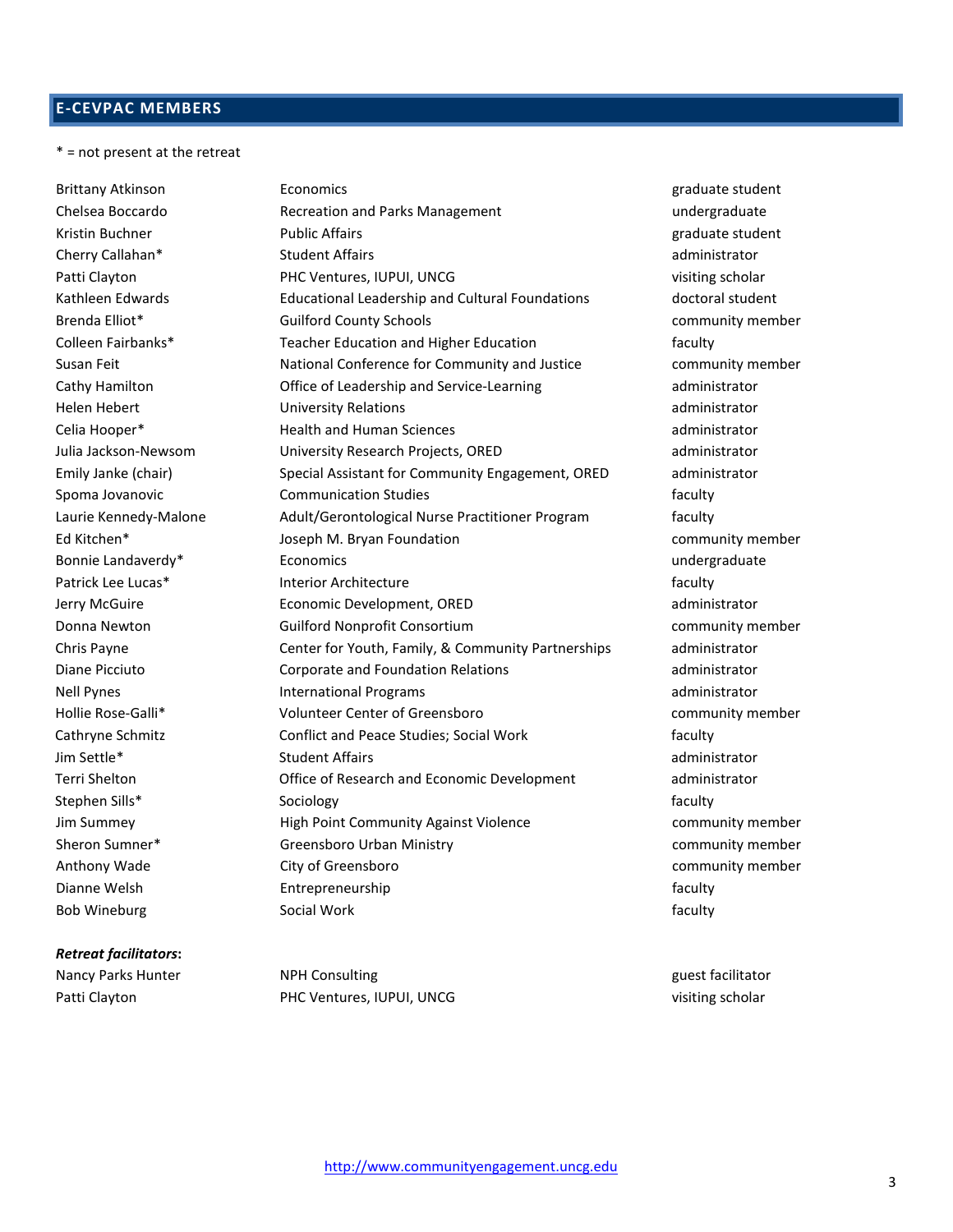# **EXAMINING UNCG'S CORE VALUES AS ACTIVATED THROUGH COMMUNITY ENGAGEMENT**

#### **QUESTION: What does each UNCG value look like as operationalized in community engagement, with an emphasis on reciprocity?**

#### **COLLABORATION**

**UNCG Value:** Interdisciplinary, intercommunity, inter-institutional, and international collaboration is reflected and rewarded in teaching, research, creative activity, community engagement, and infrastructure.

#### *Refined through the lens of reciprocity:*

*The university seeks out, cultivates, and rewards not only individual achievement but also the sharing of knowledge, ideas, responsibility, power, and opportunities between and among persons, programs, disciplines, communities, institutions, professions, and nations—toward the ends of greater understanding of one another; enhanced processes and outcomes of teaching, research and creative activity, and service; effective and efficient infrastructure; complementary systems that minimize unnecessary duplication; and a culture that embraces the many manifestations of reciprocity .*

#### **INCLUSIVENESS**

**UNCG Value:** A welcoming and inclusive academic community, based on open dialogue and shared governance, offers a culture of caring with visible, meaningful representation of difference.

#### *Refined through the lens of reciprocity:*

*We aspire to be an inviting, caring, and diverse community of learners who appreciate, seek out, and welcome individual uniqueness in all its forms; as such we insist on mutual respect, open dialogue, and shared governance, and we are committed to cultivating and building upon our own and one another's strengths.*

#### **RESPONSIBILITY**

**UNCG Value:** A public institution, the University responds to community needs and serves the public in systematic fashion through the mutually beneficial exchange of knowledge and resources in a context of partnership and reciprocity.

#### *Refined through the lens of reciprocity:*

*The university is one of many organizations in the community partnering in the sharing of knowledge, resources, and assets to address current and future challenges through informed developmental processes and relationships, and as such all members of the university community have an obligation to listen, learn, and contribute respectfully*.

#### **SUSTAINABILITY**

**UNCG Value:** Academics, operations, and outreach are conducted with careful attention to the enduring interconnectedness of social equity, the environment, the economy, and aesthetics.

#### *Refined through the lens of reciprocity:*

*Sustainability is stewardship, and as a steward of place we attend carefully to the interconnectedness of social equity, environment, economy, and aesthetics in all aspects of the life of the university through nurturing reciprocal relationships and continually anticipating and adapting to changing dynamics and conditions.*

#### **TRANSPARENCY**

**UNCG Value**: Open decision-making, clear goals, and measurable outcomes enhance performance, trust, and accountability.

#### *Refined through the lens of reciprocity:*

*Recognizing its interdependence with others and operating in a collaborative rather than competitive spirit, the university internally and in our relationships with external individuals, organizations, and communities—shares information and resources, makes decisions openly, establishes and clearly communicates mutually-beneficial goals, documents and disseminates activities in readily accessible ways, holds itself accountable for high quality processes and outcomes, and cultivates practices based on trust and respect.*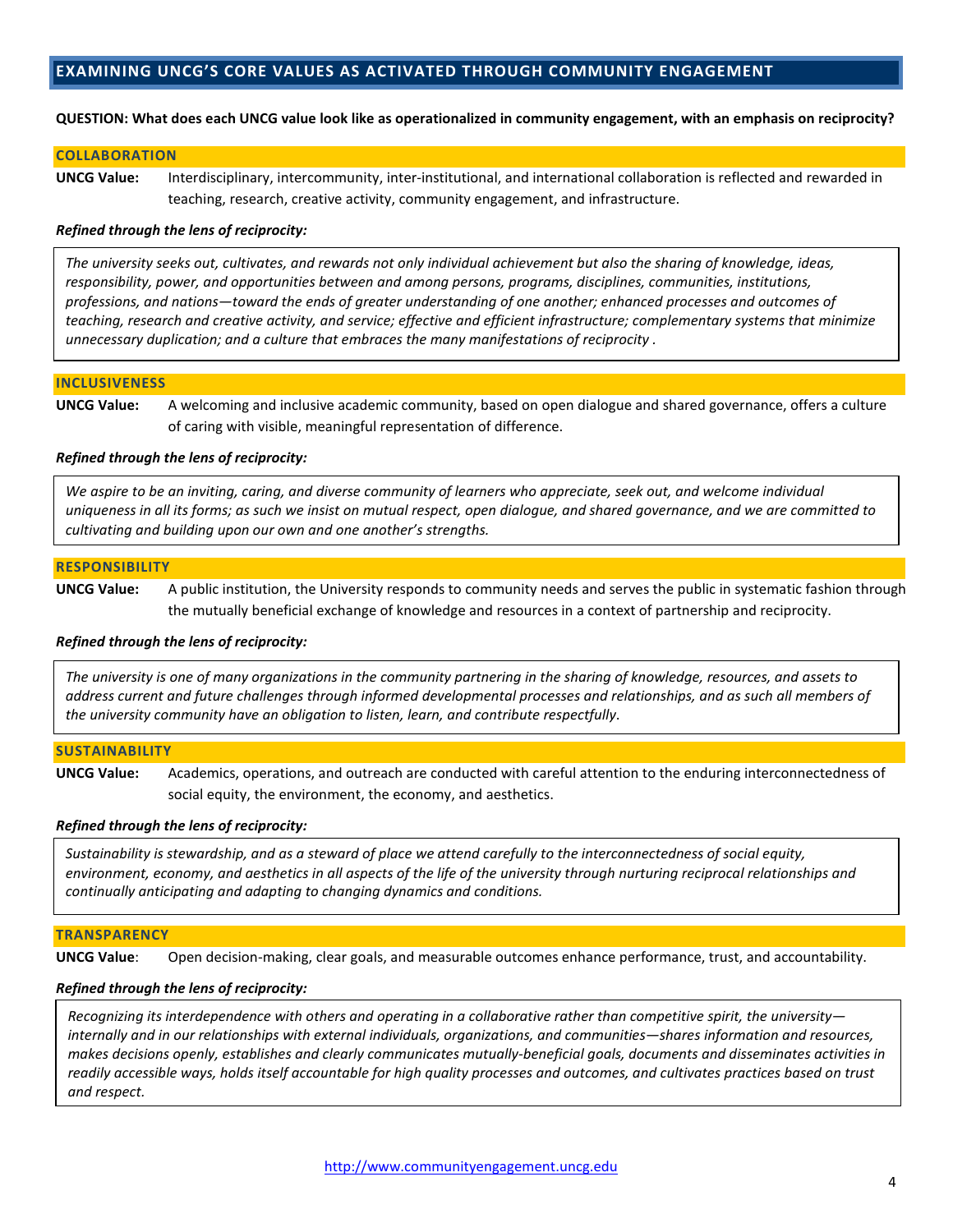# **EXAMINING A "NORTH STAR" & CORE STRATEGY FOR THE COMMUNITY ENGAGEMENT INITIATIVE**

**Background: The metaphor of the "North Star" can be a useful way to examine ultimate purpose. A North Star embodies a sense of meaning, provides focus and direction, helps establish and frame priorities, and catalyzes collaboration.** 

#### **QUESTION: What is the North Star of the Community Engagement Initiative and what is the core strategy it enacts to achieve it?**

#### **Draft presented at retreat for discussion:**

**North Star***:* Enhanced capacities of the greater Piedmont Triad community—of which the university is a member—to understand issues of public concern, mobilize resources to address them, and create a shared sense of future possibilities.

**Core Strategy:** Identify, activate, and support reciprocal partnerships that engage UNCG with individuals, groups, and organizations in the broader community. Develop a (one or more) topical focus on a current and significant public issue facing the Greensboro community that (1) builds upon existing assets and interests within the community and the university; (2) requires trans-disciplinary and trans-sector collaboration to address its complexities effectively; (3) facilitates collaborative communityuniversity generation and dissemination of new knowledge and promising practices; (4) promotes long-term, multifaceted partnerships, and (5) allows for achievable and measurable short- and long-term goals and outcomes.

#### **Synthesis of discussion:**

| Like about North Star and Core Strategy                                                                                                                                                                                                                                                                                                                                                                                                                                   | Would change about North Star and Core Strategy                                                                                                                                                                                                                                                                                                                                                                                                                                                                                                                                  |
|---------------------------------------------------------------------------------------------------------------------------------------------------------------------------------------------------------------------------------------------------------------------------------------------------------------------------------------------------------------------------------------------------------------------------------------------------------------------------|----------------------------------------------------------------------------------------------------------------------------------------------------------------------------------------------------------------------------------------------------------------------------------------------------------------------------------------------------------------------------------------------------------------------------------------------------------------------------------------------------------------------------------------------------------------------------------|
| Positions UNCG as a part of (not apart from) community<br>Focuses on partnerships / jointly setting priorities and<br>strategies<br>Builds on assets / Focuses on strengths<br>Engages the community to define the engagement<br>"Shared sense of future possibilities" - goes beyond<br>working within current structures<br>Topical focus, as long as it isn't too narrow<br>Focuses on Greensboro<br>Trans-disciplinary, trans-sector<br>"Mobilizing" not just talking | Shorten<br>More passion/vision/aspirational language<br>Topical / issue focus - narrowing, inhibits examining the systems<br>that frame the issues, marginalizing<br>More action / solution orientation<br>More explicit connections to what already exists<br>Broaden to "Greensboro area" / Triad / beyond<br>Make more specific to UNCG - very general as written and could<br>refer to any university or any community<br>"Issue" - can have negative connotation; also not just current issue<br>- current and forward thinking<br>Reactive quality to some of the language |
|                                                                                                                                                                                                                                                                                                                                                                                                                                                                           |                                                                                                                                                                                                                                                                                                                                                                                                                                                                                                                                                                                  |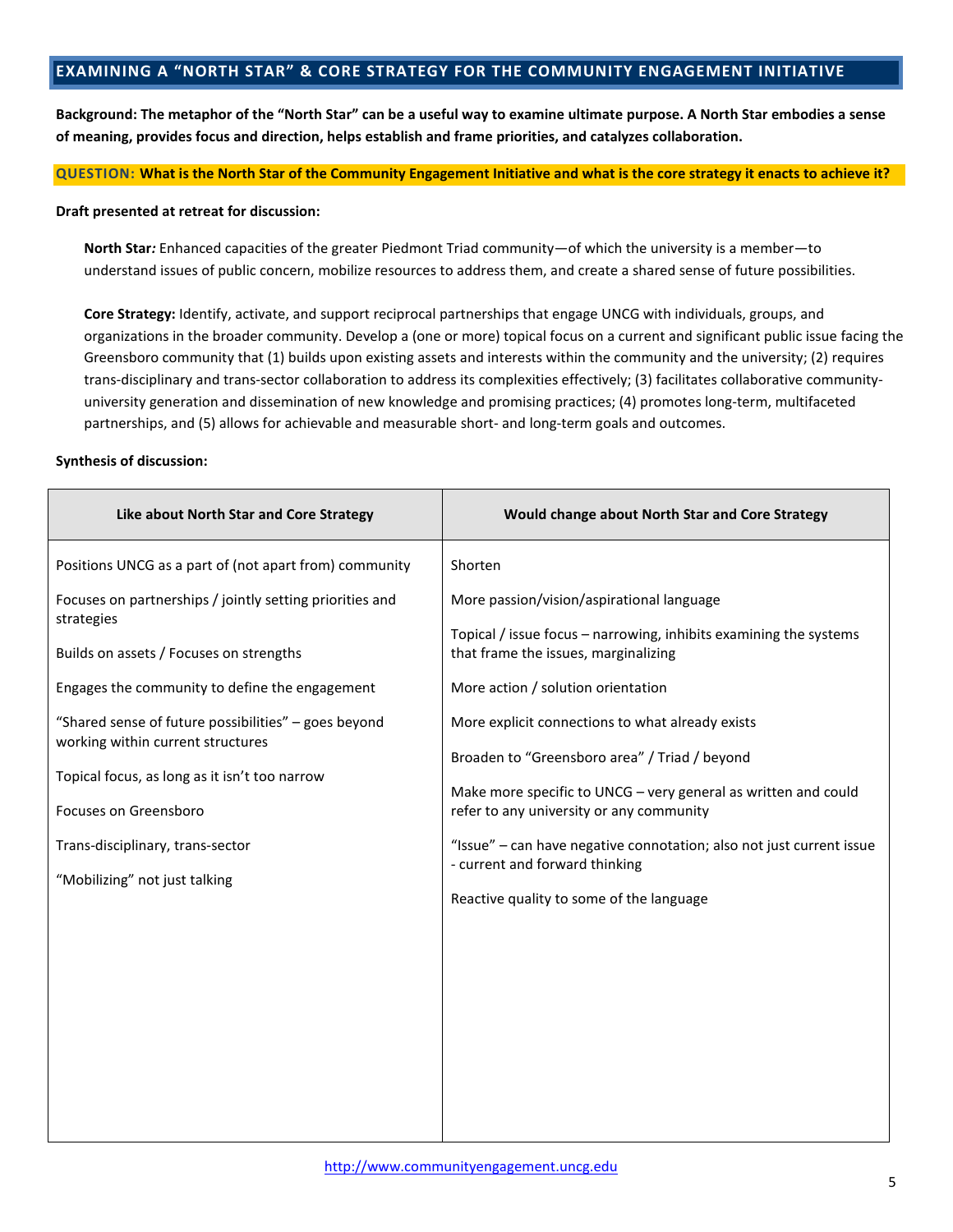| <b>Opportunities North Star and Core Strategy Present</b>                                                                                                                                                                           | <b>Challenges North Star and Core Strategy Present</b>                                                                                          |  |  |
|-------------------------------------------------------------------------------------------------------------------------------------------------------------------------------------------------------------------------------------|-------------------------------------------------------------------------------------------------------------------------------------------------|--|--|
| Synergy of leveraging multiple initiatives and partnerships<br>(including current and new)<br>Let us tell a new story (grounded in an old one)                                                                                      | North Star needs to be broader (community more generally) but<br>Strategy needs to be narrower; on the other hand, is this a "North<br>Galaxy"? |  |  |
| Focus on assets first then identify topics                                                                                                                                                                                          | Determining win-win priorities                                                                                                                  |  |  |
| Foster dialogue around standards for "significant," for                                                                                                                                                                             | Perception and reality of limited resources work                                                                                                |  |  |
| topical focus, etc.                                                                                                                                                                                                                 | Slipping between issue focus (poverty) and population focus<br>(refugees), especially if use problem-oriented language (refugees                |  |  |
| Blur lines/borders between community and university,<br>between stakeholders                                                                                                                                                        | are not a problem or issue)                                                                                                                     |  |  |
| Connections to integrated marketing campaign will be key                                                                                                                                                                            | Might limit exploration of opportunities                                                                                                        |  |  |
| Stimulus to identify current efforts in the community and<br>the university, to better define strengths                                                                                                                             | May be seen as just more talk / just another fad; Strategic Plan may<br>change and no longer support this                                       |  |  |
|                                                                                                                                                                                                                                     | Ensuring the participation of all stakeholders (including students) in<br>the process, so that no one is only on the receiving end of it        |  |  |
| <b>Questions North Star and Core Strategy raise</b>                                                                                                                                                                                 |                                                                                                                                                 |  |  |
| Is it too limiting, insufficiently organic? If (as the community members at the retreat noted) when we "look upriver to where<br>issues in our community start it isn't limiting," how can we best take that "upriver" perspective? |                                                                                                                                                 |  |  |

What is UNCG's unique and specific role?

Do we need to define how this benefits UNCG?

How to create shared sense of future possibilities through the core strategies when the emphasis is on measurable outcomes? On the other hand, is there sufficient outcomes orientation here?

How do we do the internal work we need to do in order to be able to undertake this (e.g., becoming more transparent internally)?

How best to invite participation by all stakeholders (beyond open door)? For example, participation of students: How best to invite them? How connect to both curricular and co-curricular? In what ways do current structures support students in doing this (e.g., developing long-term, multi-faceted partnerships)?

How to do this in a way that transforms systems, structures, paradigms and doesn't reinforce the status quo?

How can we use this to move from a community of decline to one of stability to one that is thriving?

Do we need to learn more about how other universities in the area are involved in Greensboro? What effects might other programs in the area have on this initiative?

What is the relationship assumed or envisioned here between community engagement and economic development?

How does the CEI best embrace the different trajectories different people will follow toward the North Star?

How will this fit into faculty and students' existing roles and activities? How is it incorporated into the curricula?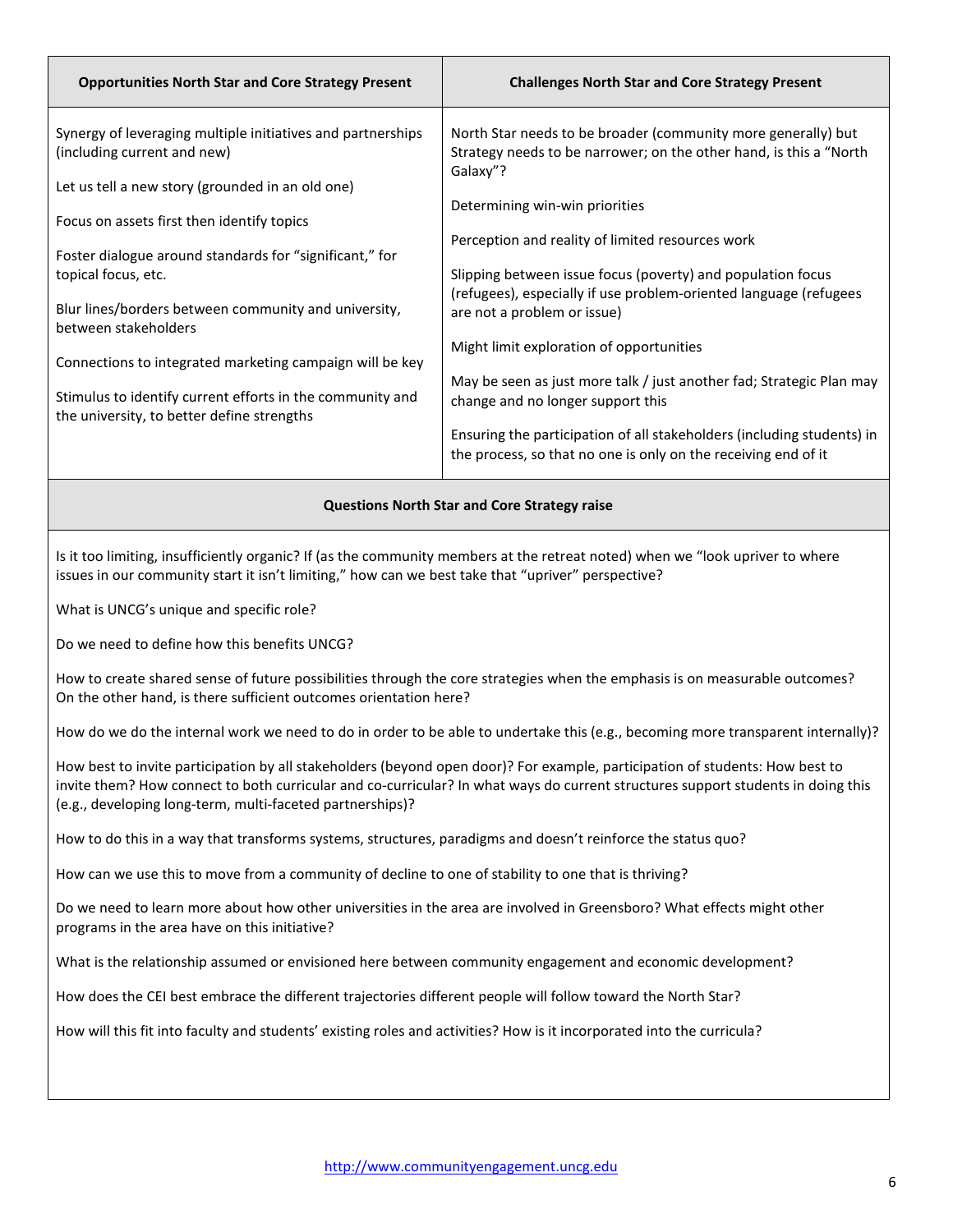# **APPLYING OUR THINKING ABOUT VALUES, NORTH STAR, & STRATEGY TO EMERGING INITIATIVE PRIORITIES – CONCIERGE/COORDINATOR/CATALYST FUNCTIONS**

**QUESTION: What responsibilities, competencies, and challenges are associated with the distinct functions of concierge (referral agent), project coordinator, and partnership catalyst?**

|                         | Concierge                                                                                                                                                                                                                                     | Coordinator                                                                                                                                                                                                                                                                                                                                                                                       | Catalyst                                                                                                                                                                                                                                                                                                                                                           |
|-------------------------|-----------------------------------------------------------------------------------------------------------------------------------------------------------------------------------------------------------------------------------------------|---------------------------------------------------------------------------------------------------------------------------------------------------------------------------------------------------------------------------------------------------------------------------------------------------------------------------------------------------------------------------------------------------|--------------------------------------------------------------------------------------------------------------------------------------------------------------------------------------------------------------------------------------------------------------------------------------------------------------------------------------------------------------------|
|                         | Support those who have questions but<br>don't know where to go<br>Routes questions; answers phone or e-<br>mail inquiries and helps to direct<br>individuals, groups, or organizations to<br>the persons, systems, and resources<br>available | Support those who would like to identify a<br>partner but need help developing this<br>Introduces individuals, convenes meetings of<br>groups or organizations that may have similar<br>interests or complementary/synergistic<br>resources, shares and connects to existing<br>resources related to best practices of reciprocal<br>partnerships to inform the establishment of<br>relationships | Support for those who would like to engage<br>in a partnership but require additional<br>assistance in the day-to-day activities<br>Assists with the day-to-day aspects of<br>managing the activities of a partnership, uses<br>best practices of reciprocal partnerships to<br>inform the maintenance of relationships                                            |
| <b>Responsibilities</b> | - Listen<br>- Be responsive<br>- Follow through                                                                                                                                                                                               | - Create lists of who is involved in<br>which projects<br>- Facilitator, process coordinator, event<br>manager<br>- Gathering and distributing resources<br>for projects; developing information<br>handbooks; maintaining timelines for<br>projects<br>- Working to ensure sustainability of<br>projects                                                                                         | - Relationship building<br>- Follow-up to ensure matches work<br>successfully<br>- Continually improve the process,<br>share how it is working<br>- Always respond back in person<br>- Play an <i>active</i> role - makes things<br>happen                                                                                                                         |
| <b>Competencies</b>     | - Politeness<br>- Cultural competence (including<br>shared language)<br>- Being able to ask probing<br>questions in a non-threatening<br>way<br>- Search skills<br>- Inclusiveness                                                            | - Know how to leverage<br>- Knowledge of prior projects and their<br>sustainability<br>- Data-base manager<br>- Team player, creative problem solver,<br>resourceful, organized<br>- Systemic process, system wide<br>perspective<br>- Recognize opportunities<br>- Know skill sets of key players<br>- Good communicator                                                                         | - Comprehensive knowledge base<br>within campus and beyond, how<br>campus and community work, stay<br>current<br>- Know the right questions to ask<br>- Creative - see potential<br>- "Servant" mindset<br>- Strengths-based approach - not<br>just able to identify gaps/needs -<br>asset mapping<br>- Able to deal with past<br>misunderstandings and move ahead |
| <b>Challenges</b>       | - Needs to be a long-term role<br>- Position needs to be defined as<br>including a level of<br>sophistication<br>- Need a comprehensive picture<br>- The political climate                                                                    | - Politics<br>- Sustainability<br>- Public relations<br>- Lack of historical systems<br>- Needs to be invited to and expected<br>at the right tables                                                                                                                                                                                                                                              | - Recognize the importance of the<br>individual but create change in<br>culture so that the institutional<br>structure sustains reciprocal<br>partnerships<br>- Present conceptions often based<br>on past experience, but we need to<br>hope for different outcomes                                                                                               |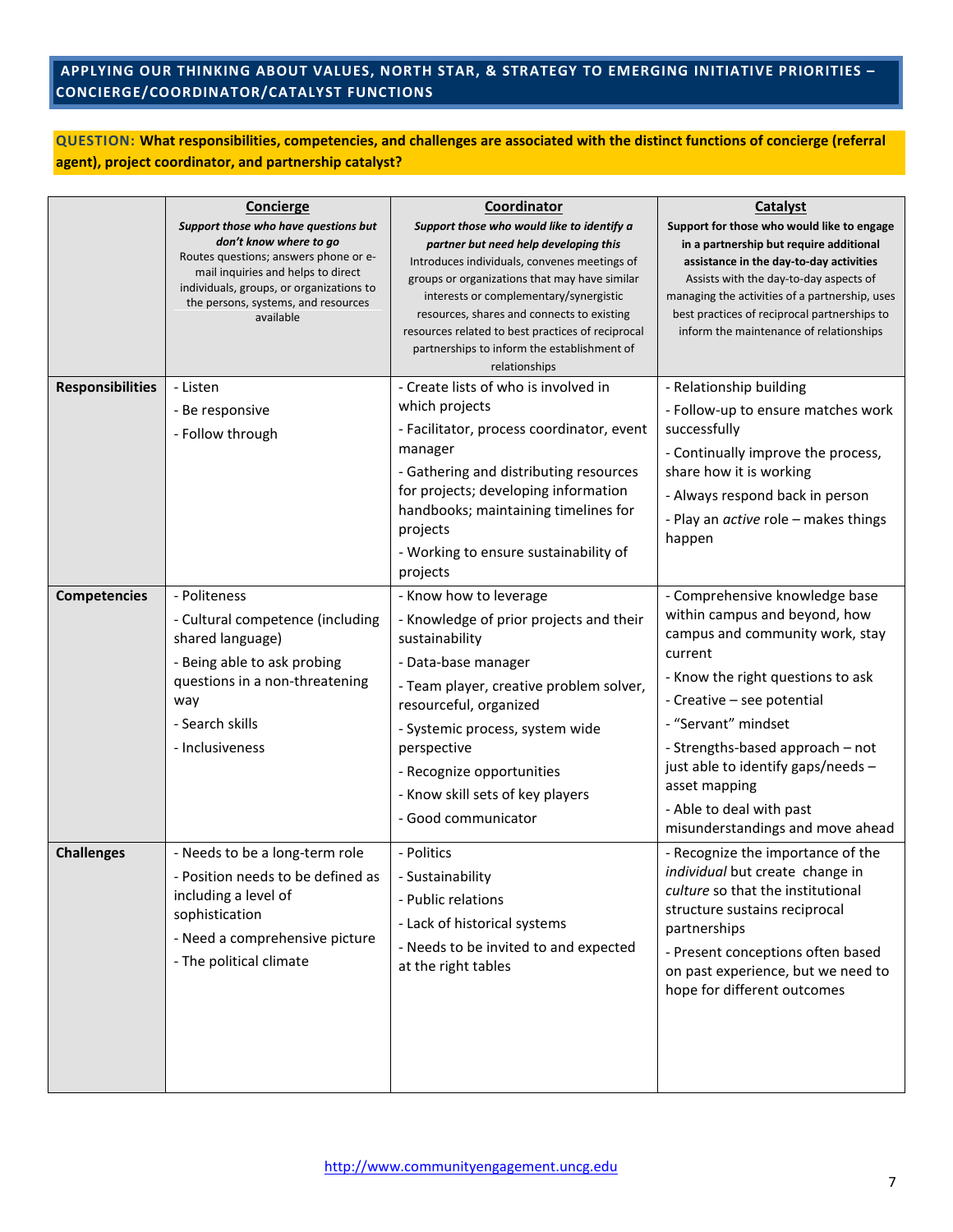# **APPLYING OUR THINKING ABOUT VALUES, NORTH STAR, & STRATEGY TO EMERGING INITIATIVE PRIORITIES – CAPACITY BUILDING**

#### **QUESTION: What specific capacities should be developed within each stakeholder group in community engagement?**

| <b>Community members</b>                                                          | <b>Students</b>                                                                          | <b>Faculty</b>                                                                                                 | <b>Administrators</b>                                                                                           |
|-----------------------------------------------------------------------------------|------------------------------------------------------------------------------------------|----------------------------------------------------------------------------------------------------------------|-----------------------------------------------------------------------------------------------------------------|
| Understanding the spectrum<br>of collaboration (possible,<br>desirable, feasible) | Understanding community<br>engagement, philanthropy<br>Global citizenship                | Ability to honestly assess what<br>community members are<br>being asked to give and what<br>they are receiving | Willingness to examine and<br>change policies and structures<br>(e.g., in support of experiential<br>education) |
| Understanding how to<br>collaborate, including with one<br>another                | Understanding why we do<br>what we do, mission (including<br>understanding faculty work) | Sensitivity to varying student<br>backgrounds                                                                  | Knowledge of best practices in<br>community engagement                                                          |
| Equitable treatment (e.g.,<br>across students)                                    |                                                                                          | Ability to provide guidance<br>without dictating to others                                                     | Passion for / commitment to<br>the university's public mission                                                  |
| Being transparent with<br>expectations                                            |                                                                                          | Being able to communicate in<br>ways that work for everyone<br>(vs. in academic jargon)                        | Being able to send clear<br>messages to all stakeholders<br>and to keep them coming to                          |
| More awareness of UNCG,<br>including what we can offer                            |                                                                                          | Being able to make<br>connections between                                                                      | the table<br>Ability to get funding to                                                                          |
| How to stay on mission while<br>partnering                                        |                                                                                          | theoretical perspectives (and<br>how to study something) and<br>the practice of communities                    | support this work<br>Boundary crossing capacities                                                               |
| Understanding student culture                                                     |                                                                                          | (and how to engage with<br>others around questions)                                                            | Intercultural competence                                                                                        |
| Understanding faculty work                                                        |                                                                                          | Humbleness                                                                                                     | Ability to align (mission,                                                                                      |
| Valuing students'<br>contributions and perspectives                               |                                                                                          | Commitment to and skill in<br>listening                                                                        | values, structures, practices,<br>etc.)                                                                         |
| Enthusiasm                                                                        |                                                                                          | Ability to highlight this work as                                                                              |                                                                                                                 |
| Being able to structure<br>processes of working together<br>(e.g., with students) |                                                                                          | scholarship<br>Being able and willing to                                                                       |                                                                                                                 |
|                                                                                   |                                                                                          | continue learning<br>Ability to get funding to                                                                 |                                                                                                                 |
|                                                                                   |                                                                                          | support this work                                                                                              |                                                                                                                 |
|                                                                                   |                                                                                          | Understanding what is and is<br>not helpful (to community)                                                     |                                                                                                                 |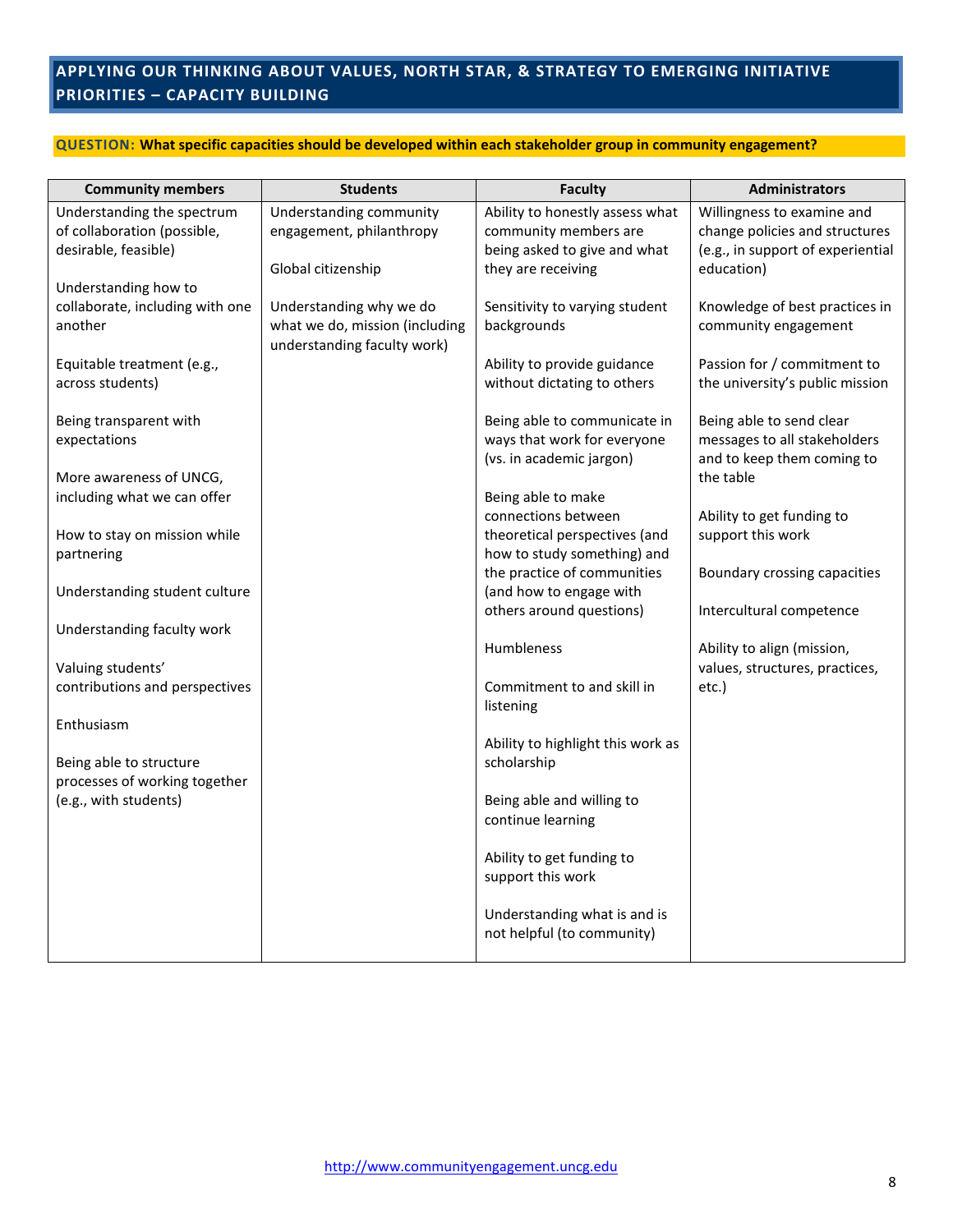#### **QUESTION: What design principles are important to consider in developing capacity building opportunities with each group ?**

| <b>Community members</b>       | <b>Students</b>        | <b>Faculty</b>                | <b>Administrators</b>            |
|--------------------------------|------------------------|-------------------------------|----------------------------------|
| Needs to include concrete      | Provide peer support   | Connect early on with faculty | Include representatives of all   |
| ideas, tools, etc. that can be |                        | who come to UNCG with an      | stakeholder groups - ensure      |
| put to immediate use           | Be clear about desired | interest in community         | that this work is understood in  |
|                                | outcomes               | engagement                    | terms of mutual accountability   |
| Use technology (including      |                        |                               | and transparency                 |
| phone with small groups)       |                        | Focus on relationships and    |                                  |
|                                |                        | understanding within the      | Networked resource sharing       |
| Integrate into existing        |                        | departments                   |                                  |
| gatherings or other activities |                        |                               | Each administrator needs to      |
|                                |                        | Build space for people doing  | feel that he/she is contributing |
| Repetition of opportunities;   |                        | this work to come together    | something of value               |
| multiple locations             |                        |                               |                                  |
|                                |                        | Mentoring by tenured faculty  | Need to understand ourselves     |
| Be clear and concise           |                        |                               | first – "Leadership UNCG" type   |
|                                |                        |                               | opportunities                    |
| Provide tangible examples of   |                        |                               |                                  |
| partnerships and discuss how   |                        |                               | Gatherings (like this retreat)   |
| to replicate                   |                        |                               | that provide time and            |
|                                |                        |                               | permission to focus on this      |
| Individual meetings to explore |                        |                               | topic                            |
| possibilities for tailored     |                        |                               |                                  |
| collaboration                  |                        |                               |                                  |

# **QUESTION: What are the primary challenges associated with capacity building with each stakeholder group?**

| <b>Community members</b>        | <b>Students</b> | Faculty                         | <b>Administrators</b>            |
|---------------------------------|-----------------|---------------------------------|----------------------------------|
| Time                            |                 | Community engagement and        | Time                             |
|                                 |                 | capacity building for it not    |                                  |
| Bringing the right people       |                 | being viewed as part of         | Lack of flexibility due to other |
| together (those who will be     |                 | workload                        | responsibilities; community      |
| good partners)                  |                 |                                 | engagement not being             |
|                                 |                 | Time to build relationships, be | integrated with their other      |
| Need to see the benefit of      |                 | in communities                  | work                             |
| professional development in     |                 |                                 |                                  |
| order to make the trade-offs of |                 |                                 |                                  |
| time                            |                 |                                 |                                  |

## **QUESTION: What are the primary contributions each stakeholder can make to capacity building processes?**

| <b>Community members</b>    | <b>Students</b> | Faculty                                               | <b>Administrators</b> |
|-----------------------------|-----------------|-------------------------------------------------------|-----------------------|
| Vouch for UNCG peer to peer |                 | How to break through barriers                         | Provide recognition   |
|                             |                 | to this work                                          |                       |
| Share experiences to help   |                 |                                                       |                       |
| inspire others              |                 | Mentoring younger faculty                             |                       |
|                             |                 |                                                       |                       |
| Talk with faculty in the    |                 | Helping administrators to                             |                       |
| community                   |                 | understand the importance of<br>providing recognition |                       |
|                             |                 |                                                       |                       |
|                             |                 |                                                       |                       |
|                             |                 |                                                       |                       |
|                             |                 |                                                       |                       |